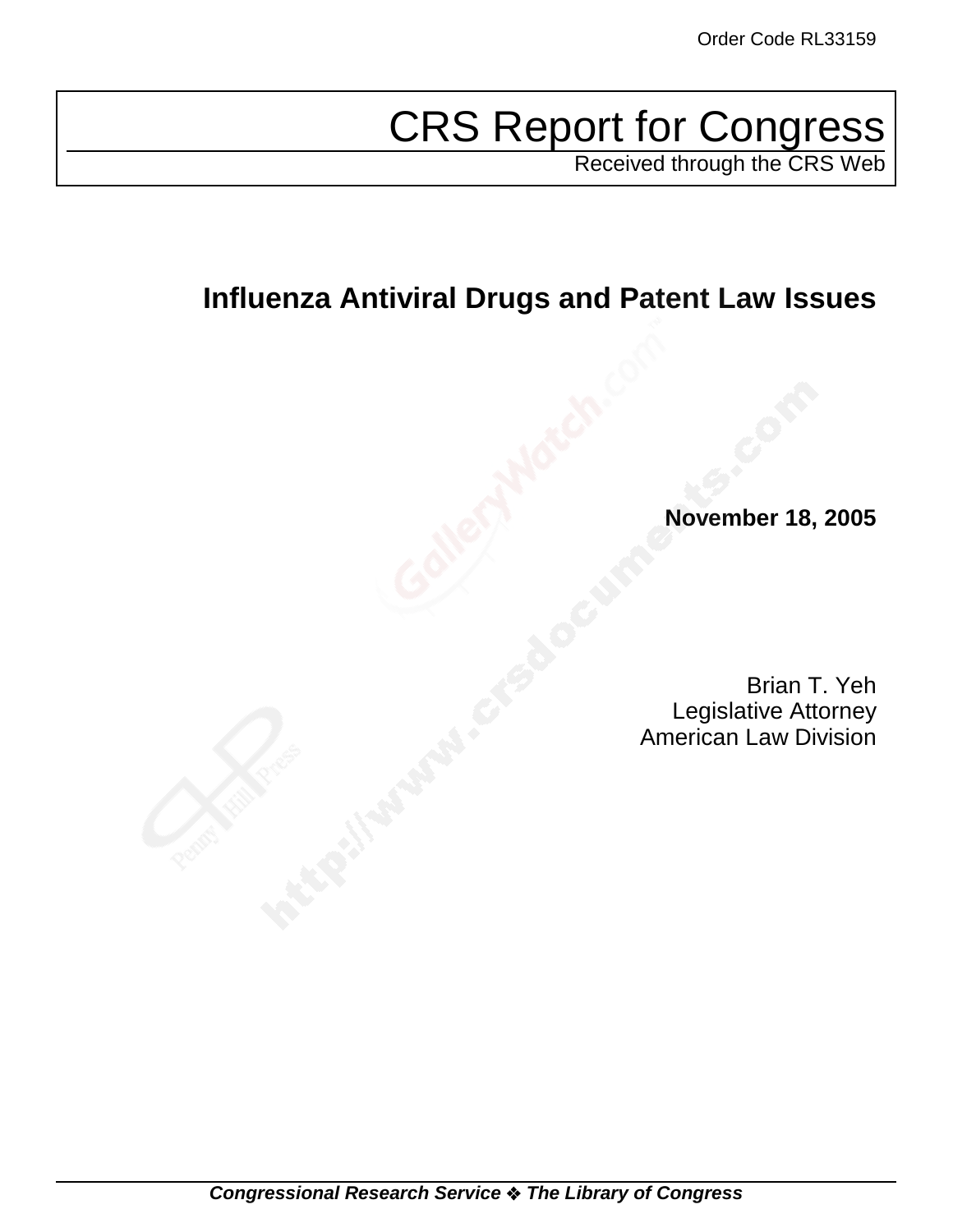# Influenza Antiviral Drugs and Patent Law Issues

### **Summary**

The potential for a worldwide influenza pandemic caused by bird flu has heightened public interest regarding the availability and affordability of influenza antiviral medications such as Tamiflu. As countries prepare for the possibility of a pandemic flu outbreak, orders for Tamiflu have far exceeded the production capacities of the Swiss pharmaceutical company Roche, Inc., that owns the exclusive right to manufacture the patented drug. In addition, poor countries in Asia and Africa, where any bird flu crisis could occur first, suggest that they cannot afford to stockpile supplies of Tamiflu for treating its human populations at current prices.

This report identifies and analyzes the patent law aspects of the current avian influenza drug situation. First, the report explains the role that patent rights have played in affecting the availability of Tamiflu. Second, the report examines options for increasing the drug's production, including the possibility of governments abrogating Roche's patent rights by issuing compulsory licenses to other drug companies to manufacture generic versions of Tamiflu without Roche's consent. Such option is available to countries under the Trade-Related Aspects of Intellectual Property (TRIPS) Agreement, a component of the treaties that created the World Trade Organization (WTO) in 1995. The U.S. government's authority to declare compulsory licenses is Section 1498(a) of Title 28 of the U.S. Code. It is contended that such suspension of Roche's patent rights to Tamiflu are necessary to mass produce the drug to meet the enormous demand, but this proposition has been challenged. Other legal mechanisms to increase the supply of, and lower the price for, Tamiflu include voluntary licensing agreements with other pharmaceutical companies.

This report will be updated as events warrant.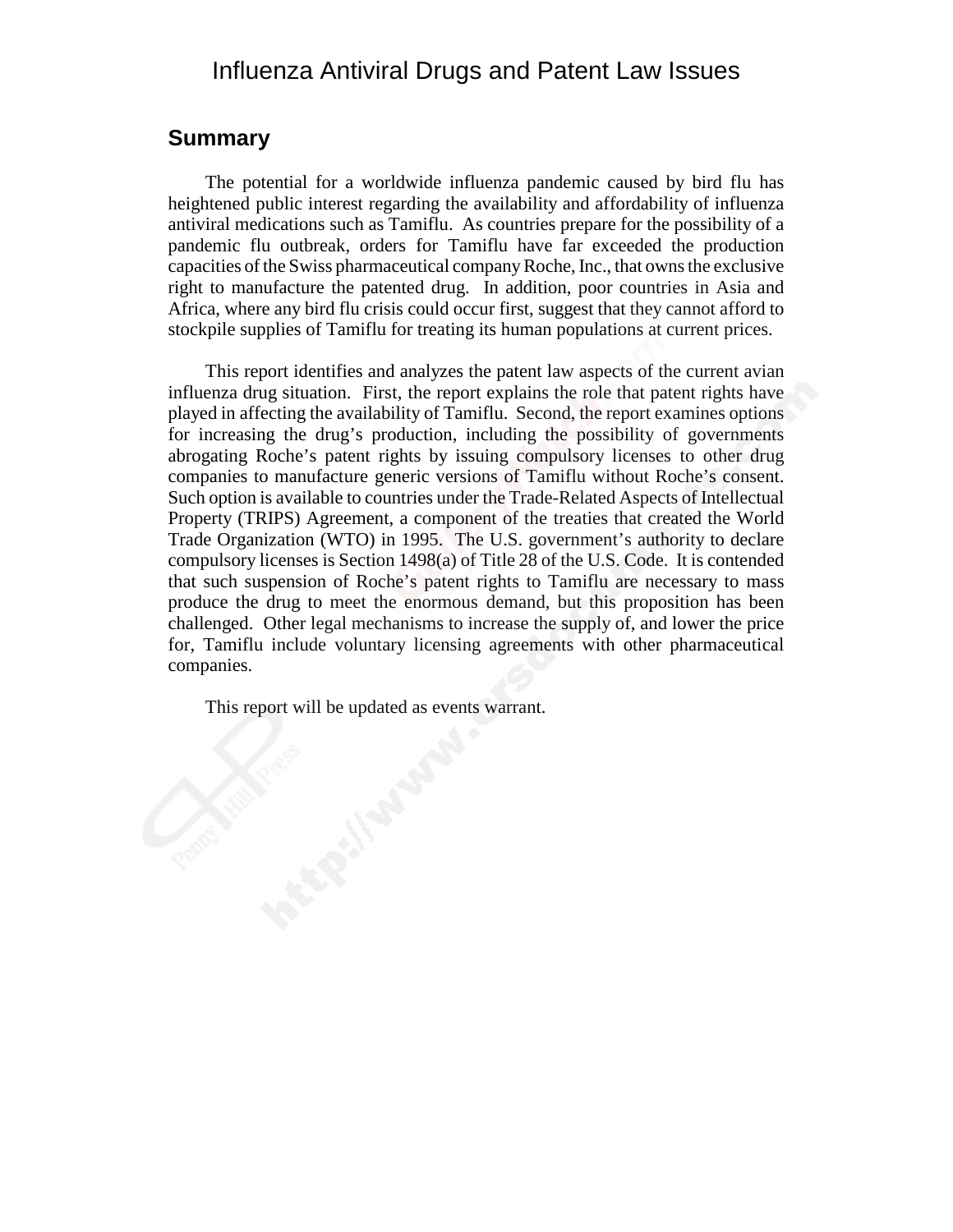# **Contents**

| <b>Legal Options</b> |  |  |
|----------------------|--|--|
|                      |  |  |
|                      |  |  |
|                      |  |  |
|                      |  |  |
|                      |  |  |
|                      |  |  |
|                      |  |  |
|                      |  |  |
|                      |  |  |
|                      |  |  |
|                      |  |  |
|                      |  |  |
|                      |  |  |
|                      |  |  |
|                      |  |  |
|                      |  |  |
|                      |  |  |
|                      |  |  |
|                      |  |  |
|                      |  |  |
|                      |  |  |
|                      |  |  |
|                      |  |  |
| <b>Processity</b>    |  |  |
|                      |  |  |
|                      |  |  |
|                      |  |  |
|                      |  |  |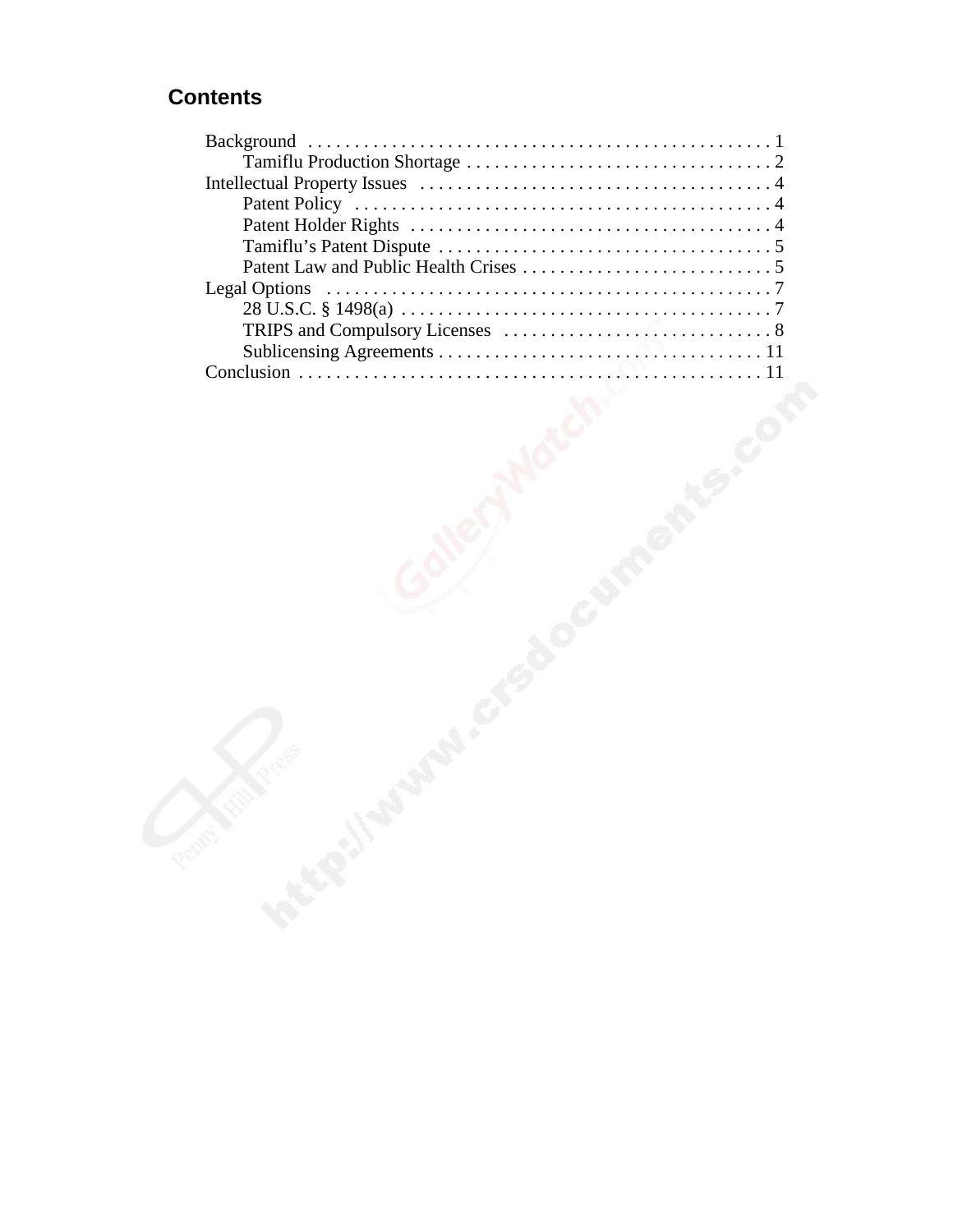# Influenza Antiviral Drugs and Patent Law **Issues**

# **Background**

Avian influenza, or "bird flu," is a contagious virus that normally infects only birds but occasionally crosses the species barrier to infect humans.<sup>1</sup> In 1997, a particular strain of avian influenza, the H5N1 virus, infected 18 people in Hong Kong, killing 6 of them.<sup>2</sup> Since mid-2003, more than 100 human H5N1 cases have been diagnosed in Southeast Asia, causing more than 50 deaths.<sup>3</sup> According to the World Health Organization, of the few avian influenza viruses that have crossed the species barrier to infect humans, the H5N1 virus has caused the largest number of cases of severe disease and death in humans.4

The H5N1 virus is alarming because, if it mutates into a form that easily infects many humans, it has the potential to cause a deadly "pandemic,"5 or a global disease outbreak in humans. In the 20th century, there were three pandemics, in 1918, 1957 and 1968, that killed millions of people worldwide.<sup>6</sup> On November 1, 2005, President George W. Bush issued a letter to the American public in which he described the "National Strategy for Pandemic Influenza," the federal government's plan to address the potential outbreak of avian influenza. In this letter, the president stated:

It is impossible to know whether the currently circulating H5N1 virus will cause a human pandemic. The widespread nature of H5N1 in birds and the likelihood of mutations over time raise our concerns that the virus will become transmissible between humans, with potentially catastrophic consequences. If

<sup>&</sup>lt;sup>1</sup> For more detailed information concerning avian influenza, see CRS Report RS21747, *Avian Influenza: Agricultural Issues,* by Jim Monke.

<sup>2</sup> U.S. Department of Health & Human Services., *Avian Influenza (Bird Flu),* at [http://www.pandemicflu.gov/general/avian.html].

<sup>3</sup> *Id.*

<sup>4</sup> World Health Organization, *Avian Influenza Frequently Asked Questions,* at [http://www.who.int/csr/disease/avian\_influenza/avian\_faqs/en/index.html#present].

<sup>&</sup>lt;sup>5</sup> An influenza pandemic "occurs when a new influenza A virus emerges for which there is little or no immunity in the human population, begins to cause serious illness and then spreads easily person-to-person worldwide." U.S. Department of Health & Human Services., *What Is An Influenza Pandemic?* , at [http://www.pandemicflu.gov/general/whatis.html].

<sup>6</sup> Gardiner Harris, *Bush Offers Strategy to Prepare for a Vast Flu Epidemic,* N.Y. TIMES, Nov. 2, 2005, at A20.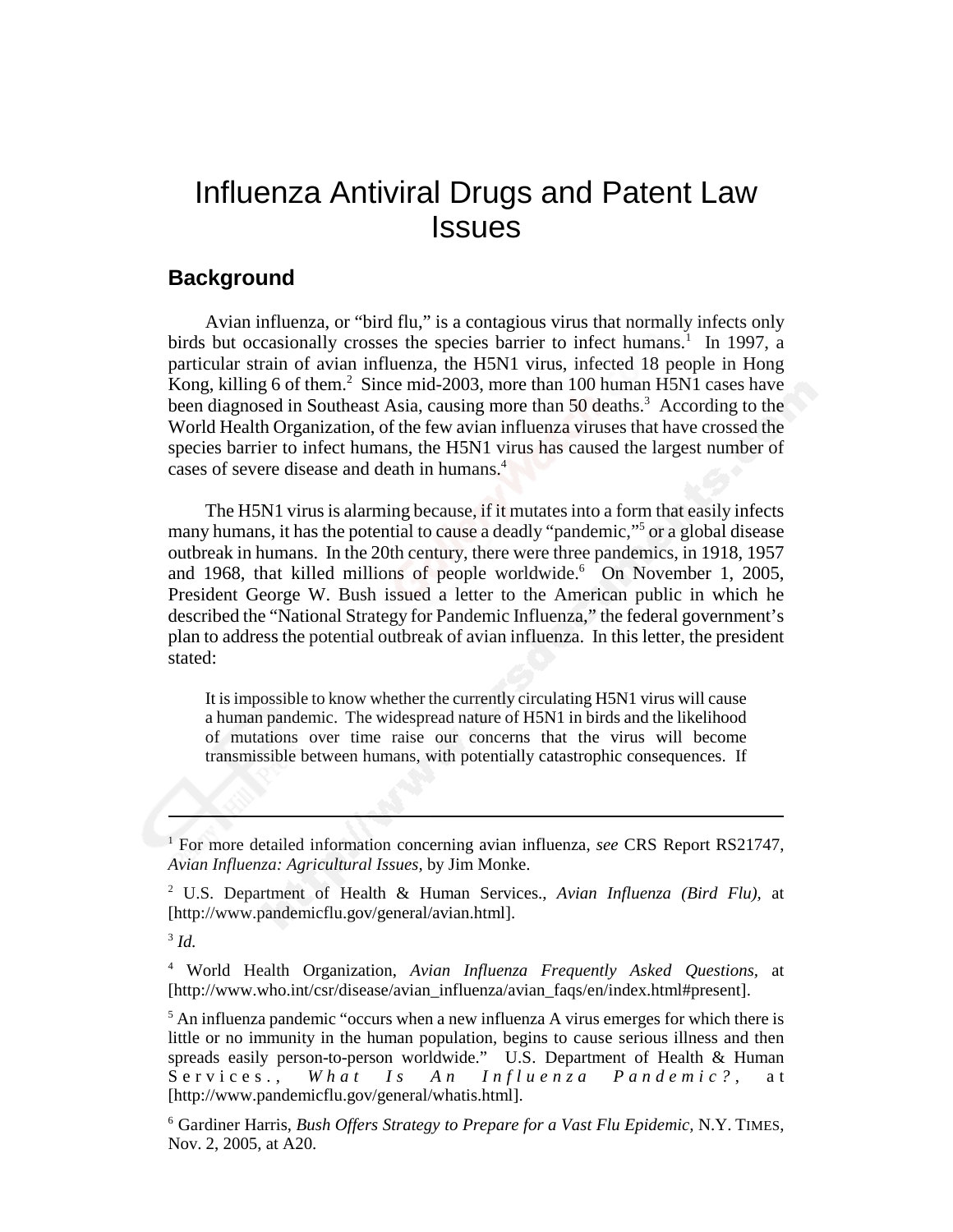this does not happen with the current H5N1 strain, history suggests that a different influenza virus will emerge and result in the next pandemic.<sup>7</sup>

This fear of a global flu pandemic has compelled many countries to prepare for the threat by stockpiling antiviral drugs<sup>8</sup> and attempting to develop vaccines against the disease.<sup>9</sup> President Bush explained that vaccines and antiviral drugs are "the foundation of our [influenza virus] infection control strategy."10 The President's plan proposes to spend \$1 billion to build a national reserve of antiviral medications such as Tamiflu and Relenza, enough for 20 million doses.<sup>11</sup> There are several bills pending in the 109th Congress that directly address influenza pandemic preparedness.12

**Tamiflu Production Shortage.** Oseltamivir phosphate, marketed under the brand name Tamiflu, is an antiviral drug manufactured by the Swiss pharmaceutical company Roche, Inc. Tamiflu is not a vaccine, but is perhaps the most efficient antiviral treatment for influenza.<sup>13</sup> The drug eases flu symptoms by preventing the influenza virus from spreading inside the human body. Some research studies have shown that Tamiflu is effective against the H5N1 avian and human virus strains.<sup>14</sup>

[http://www.who.int/csr/disease/avian\_influenza/antivirals2005\_11\_3/en/index.html].

<sup>9</sup> A vaccine is administered before humans are exposed to a disease and prevents initial infection. There is no vaccine currently commercially available to protect against the human strain of the H5N1 virus, although several are in development and clinical trials. *See* Nat'l Inst. of Allergy & Infectious Diseases, Nat'l Inst. of Health,

*Questions and Answers: H5N1 Avian Flu Vaccine Trials, at* [http://www3.niaid.nih.gov/news/newsreleases/2005/H5N1QandA.htm].

<sup>10</sup> *National Strategy, supra* note 7. For more information concerning federal and state government plans to cope with pandemic influenza, *see* CRS Report RL33145, *Pandemic Influenza: Domestic Preparedness Efforts,* by Sarah A. Lister.

11 Harris, *supra* note 6.

<sup>12</sup> *See, e.g.,* S. 1912 ("Global Network for Avian Influenza Surveillance Act"), H.R. 4062 ("Pandemic Preparedness and Response Act"), S. 1880 ("National Biodefense and Pandemic Preparedness Act of 2005"), S. 1828 ("Influenza Vaccine Security Act of 2005").

 $<sup>13</sup>$  Relenza, made by GlaxoSmithKline, is also an antiviral medicine, but it is more difficult</sup> to administer compared to Tamiflu because it must be inhaled. Tamiflu is given orally in capsule form. *See* Andrew Pollack, *Talk of Bird Flu Pandemic Revives Interest in Passed-Over Drugs,* N.Y. TIMES, Oct. 7, 2005, at C1.

<sup>14</sup> Roche, Inc., *Factsheet Tamiflu*, at 2, *at* [http://www.roche.com/med\_mbfstamiflu.pdf] (hereinafter *Factsheet Tamiflu*).

<sup>7</sup> The White House, National Strategy for Pandemic Influenza, President's Letter, *at* [http://www.whitehouse.gov/homeland/pandemic-influenza.html] (hereinafter *National Strategy*).

<sup>&</sup>lt;sup>8</sup> Antiviral drugs are used to reduce flu symptoms in persons infected with the virus, but these drugs do not provide a cure. In addition, the mass administration of antiviral drugs to *healthy* people for prophylactic purposes could hasten the bird flu virus developing a resistance to the drugs. World Health Organization, *Antivirals Drugs: Their Role During A Pandemic* (Nov. 2005), at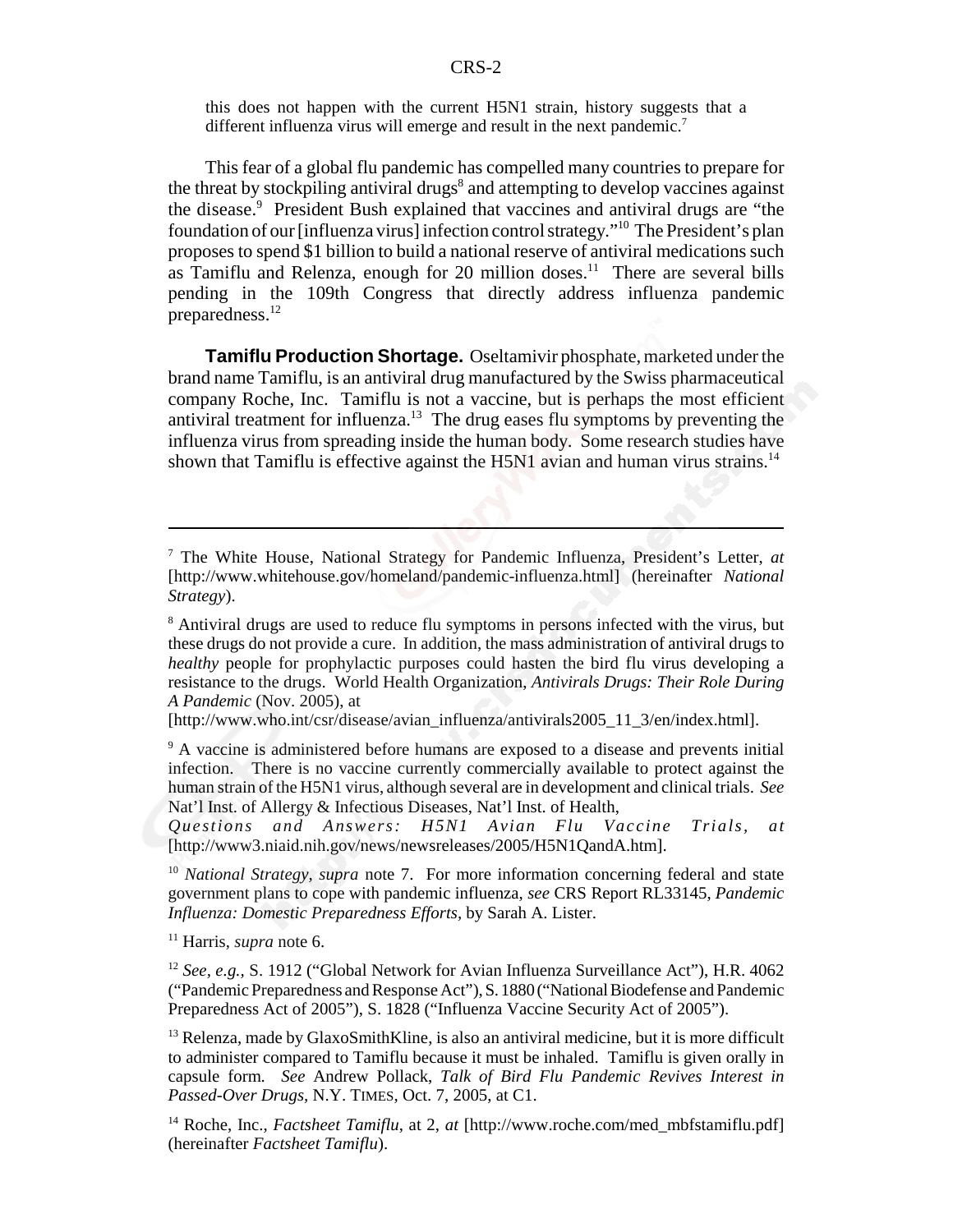#### CRS-3

However, it is unknown how well Tamiflu would work to control a pandemic.<sup>15</sup> Also, the drug must be ingested within 48 hours of the onset of flu symptoms for maximum efficacy.<sup>16</sup> This requirement raises concerns about the utility of Tamiflu, since it is often difficult for patients to realize within such a short time whether their symptoms are caused by the flu or the common cold.<sup>17</sup> In addition, since Tamiflu has a shelf life of five years,18 a pandemic may not strike during that time period, raising the possibility that stockpiles of the medicine may go unused and become useless.

As the exclusive manufacturer of Tamiflu, Roche has had difficulty meeting the strong demand for the patented drug.<sup>19</sup> According to the company, manufacturing the drug is complicated, involving ten main steps, and takes a long time, from six to eight months to produce a capsule of Tamiflu once all the raw materials have been sourced.<sup>20</sup> The World Health Organization has estimated that, at Roche's present manufacturing capacity, "it will take a decade to produce enough oseltamivir [Tamiflu] to treat 20% of the world's population."<sup>21</sup>

The Tamiflu production shortage has prompted both international and domestic pressures on Roche to ease its patent monopoly and permit other companies to manufacture generic versions of the drug.<sup>22</sup> Such action would likely help to increase supplies of the flu treatment to meet the backlog of orders, as well as make the drug more affordable. Companies in India and Taiwan have already successfully reproduced Tamiflu in small quantities in a laboratory environment, although Roche argues that it is much more difficult and time-consuming to mass produce the drug.<sup>23</sup> One of the challenges of producing large quantities of Tamiflu is obtaining enough

<sup>16</sup> *Factsheet Tamiflu, supra* note 14, at 1.

<sup>17</sup> *See* Elisabeth Rosenthal, *Better Planning Is Needed for Flu Drugs, Experts Say,* N.Y. TIMES, Oct. 19, 2005, A8.

18 Roche, Inc., *Roche Prepared to Work With Government To Supply Tamiflu,* at [http://www.rocheusa.com/newsroom/current/2005/pr2005110102.html].

<sup>19</sup> *See* Andrew Pollack, *Governments Pressing Roche For More of Its Flu Medicine,* N.Y. Times, Oct. 20, 2005, at C7. Sales of the once-obscure Tamiflu drug have increased from \$76 million in 2001 to approximately \$1.1 billion in 2005. Erica Bulman, *Tamiflu Patent: Two-Edged Sword*, SAN JOSE MERCURY NEWS, Nov. 12, 2005, at B1.

<sup>20</sup> *Factsheet Tamiflu*, *supra* note 14, at 2.

21 World Health Organization, *Antivirals Drugs: Their Role During a Pandemic* (Nov. 2005),

*at* [http://www.who.int/csr/disease/avian\_influenza/antivirals2005\_11\_3/en/index.html].

 $15$  Some strains of avian influenza virus have developed a resistance to Tamiflu. However, scientists speculate that a Tamiflu-resistant virus would not be transmissible from person to person, and that in any event, resistant strains would not be the ones spreading in a pandemic. David Brown, *Bird Flu Virus That Is Drug-Resistant Is Found in Vietnamese Girl,* WASH. POST, Oct. 15, 2005, at A09.

<sup>22</sup> *See* Donald G. McNeil, Jr., *Indian Company to Make Generic Version of Flu Drug Tamiflu*, N.Y. TIMES, Oct. 14, 2005, at A3.

<sup>23</sup> Nicholas Zamiska, *Generics Challenge Roche's Tamiflu Claims*, WALL ST. J., Nov. 3, 2005, at B1.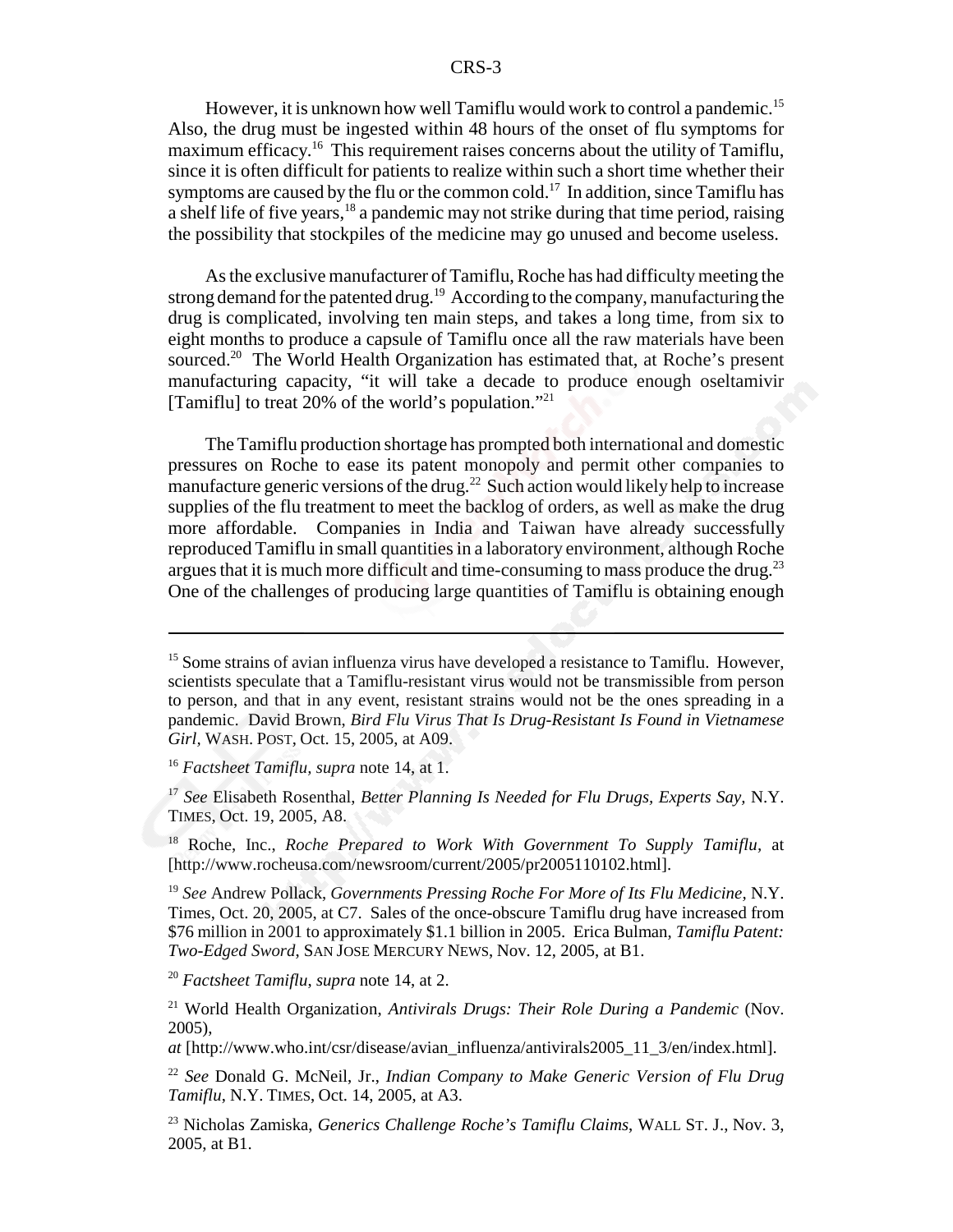supplies of its key active ingredient, shikimic acid, extracted from the pods of a Chinese cooking spice called star anise.<sup>24</sup> However, there may not be enough star anise in China or elsewhere to produce Tamiflu on a massive scale.<sup>25</sup> To address this supply shortage, Roche has begun experimenting with a fermentation process using genetically altered E. coli bacteria to make the shikimic acid.26 Some scientists are confident that the fermentation process will prove to be more effective in producing the acid than processing star anise. $27$ 

# **Intellectual Property Issues**

**Patent Policy.** One of the primary purposes for United States patent law is to provide individuals and institutions with economic incentives to engage in research and development that lead to new products or processes. By granting inventors with a limited monopoly<sup>28</sup> over the use of their discoveries, patent holders will be able to receive a return on investment from their creations. Without patent protection, competitors could "free ride" on the inventor's research and development efforts and easily duplicate or otherwise practice the new inventions without having incurred the costs to develop them. $^{29}$ 

**Patent Holder Rights.** A patent holder has the right to exclude others from making, using, selling, offering to sell, and importing the protected invention.<sup>30</sup> Whoever performs any one of these five acts during the term of the invention's patent, without authorization of the patent holder, is liable for infringement. Since the Patent Act expressly states that "patents shall have the attributes of personal property,"31 owners may sell their patent rights in a legal transfer called an "assignment."<sup>32</sup> Alternatively, owners may grant others a "license" to exercise one of the five statutory patent rights A license is not a transfer of ownership of the patent, but rather is the patent owner's permission to another entity to use the invention in a limited way, typically in exchange for periodic royalty payments during the term of the patent. $33$ 

 $28$  This time period is generally twenty years from the date of filing the patent application for most inventions. 35 U.S.C. § 154.

<sup>29</sup> ROGER SCHECHTER & JOHN THOMAS, PRINCIPLES OF PATENT LAW 9-13 (2d ed. 2004).

30 35 U.S.C. § 271(a).

31 35 U.S.C. § 261.

<sup>24</sup> Andrew Pollack, *Is Bird Flu Drug Really So Vexing? Debating the Difficulty of Tamiflu*, N.Y. TIMES, Nov. 5, 2005, at C3.

<sup>25</sup> *Id.*

<sup>26</sup> Sabin Russell, *Manufacturers Crank Out Tamiflu At a Fever Pitch,* S.F.CHRON.,Nov. 10, 2005, at A4.

<sup>27</sup> *Id.*

<sup>32</sup> SCHECHTER & THOMAS, *supra* note 29, at 362.

<sup>&</sup>lt;sup>33</sup> *Id.* at 363-64 (citations omitted).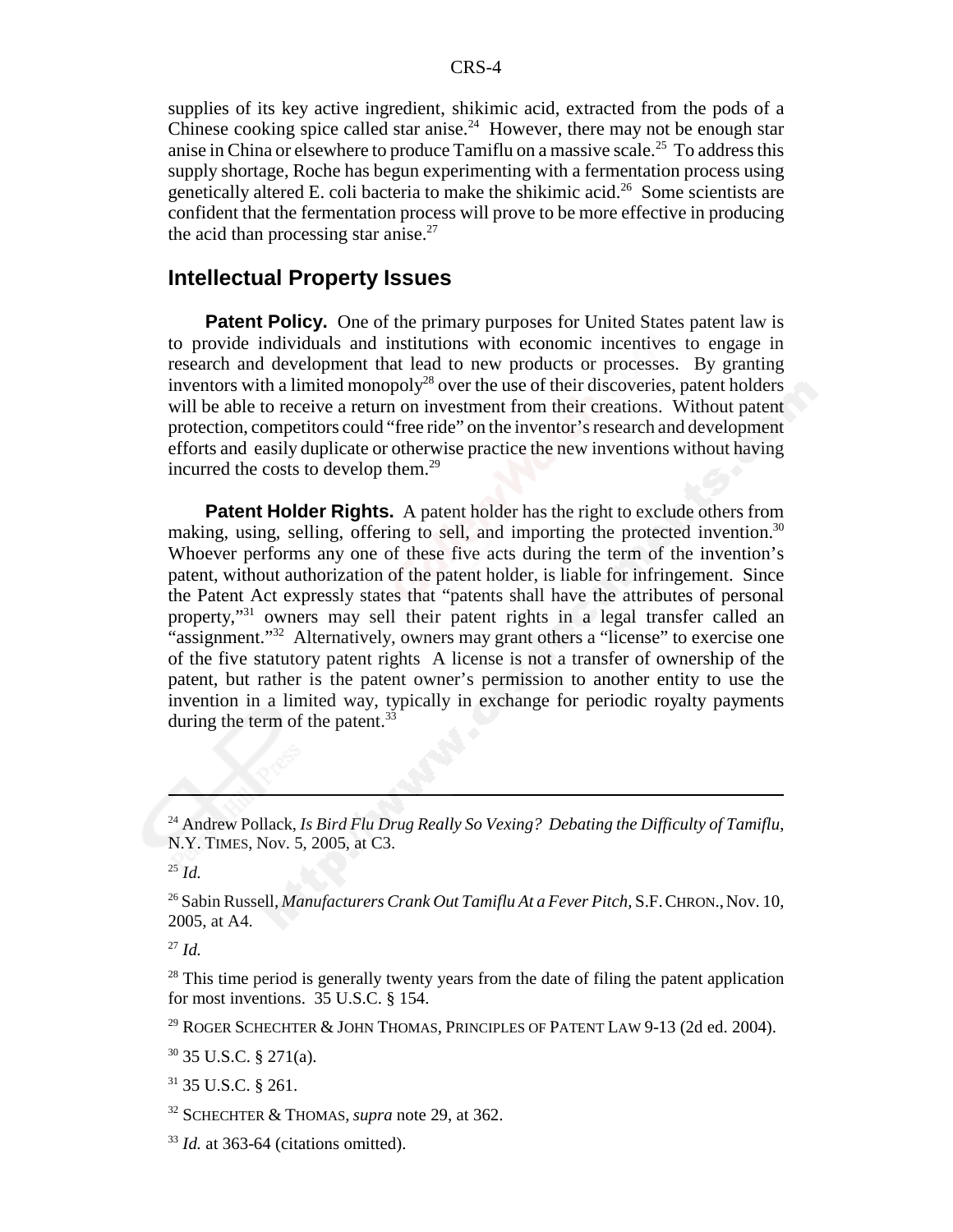**Tamiflu's Patent Dispute.** Scientists working for a California biotech company, Gilead Sciences, Inc., invented Tamiflu in 1996. To help develop the drug for U.S. Food and Drug Administration approval<sup>34</sup> and its subsequent marketing and production, Gilead licensed all its commercial and manufacturing rights to Roche in exchange for a \$50 million license fee<sup>35</sup> and royalty payments during the life of the drug's patent. $36$  Tamiflu is patent protected until 2016. $37$ 

In June 2005, Gilead notified Roche that it was terminating the 1996 license agreement pursuant to a clause that provides for contract cancellation due to a "material breach" of its terms. This termination would result in a reversion of Tamiflu's manufacturing and commercial rights back to Gilead.<sup>38</sup> Gilead claimed that Roche for many years has failed to use "best efforts" to manufacture and promote the drug, and is \$18 million behind in royalty payments.<sup>39</sup> The agreement mandates an arbitration process to resolve the dispute. On November 16, 2005, the companies announced that they had reached an amicable settlement, which amends the earlier agreement.<sup>40</sup> Under the terms of the settlement, Roche will reimburse Gilead \$62.5 million in retroactive cost of goods adjustments, and Gilead will retain the \$18.2 million that Roche had paid under protest concerning royalties owed from 2001 to 2003. However, Gilead's share of the royalties on net sales of Tamiflu will remain unchanged, ranging from 14 to 22 percent depending on the volume of sales per year. Roche and Gilead will also establish joint committees to oversee the coordination of global manufacturing and commercialization, issuing third-party licenses to generic drug makers, and pandemic planning. $41$ 

**Patent Law and Public Health Crises.** Prior to the influenza pandemic threat, two other public health crises raised patent law issues: concerns over the supply of Cipro, a drug patented by the German firm Bayer, during the anthrax bioterrorism scare in late  $2001$ ;<sup>42</sup> and access to affordable medication for developing

<sup>39</sup> *Id.*

40 Roche, Inc., Press Release: *Roche and Gilead End Dispute on Influenza Drug Tamiflu*, Nov. 16, 2005, at [http://www.roche.com/med-cor-2005-11-16].

<sup>41</sup> *Id.*

<sup>34</sup> For more information concerning the FDA drug approval process, *see* CRS Report RL30989, The U.S. Drug Approval Process: A Primer, by Blanchard Randall IV.

<sup>35</sup> Sabin Russell, *Biotech Firm Wants To Regain Control of Avian Flu Drug; Gilead Says Deal with Roche Inc. Threatens Tamiflu's Production,* S.F. CHRON., Jun. 24, 2005, at A9.

<sup>36</sup> Nelson D. Schwartz, *The Tamiflu Tug of War,* FORTUNE, Nov. 14, 2005, at 33.

<sup>37</sup> *Factsheet Tamiflu*, *supra* note 14, at 1.

<sup>38</sup> Gilead Sciences, Inc., Press Release: *Gilead Delivers Termination Notice to Roche for Tamiflu Development and Licensing Agreement,* June 23, 2005, at [http://www.gilead.com/wt/sec/pr\_723430].

<sup>42</sup> In October 2001, anthrax was sent through the U.S. mail to some members of Congress and members of the media. For more information concerning the Cipro incident and the intersection of homeland security and intellectual property law, *see* CRS Report RL32051, *Innovation and Intellectual Property Issues in Homeland Security*, by John R. Thomas.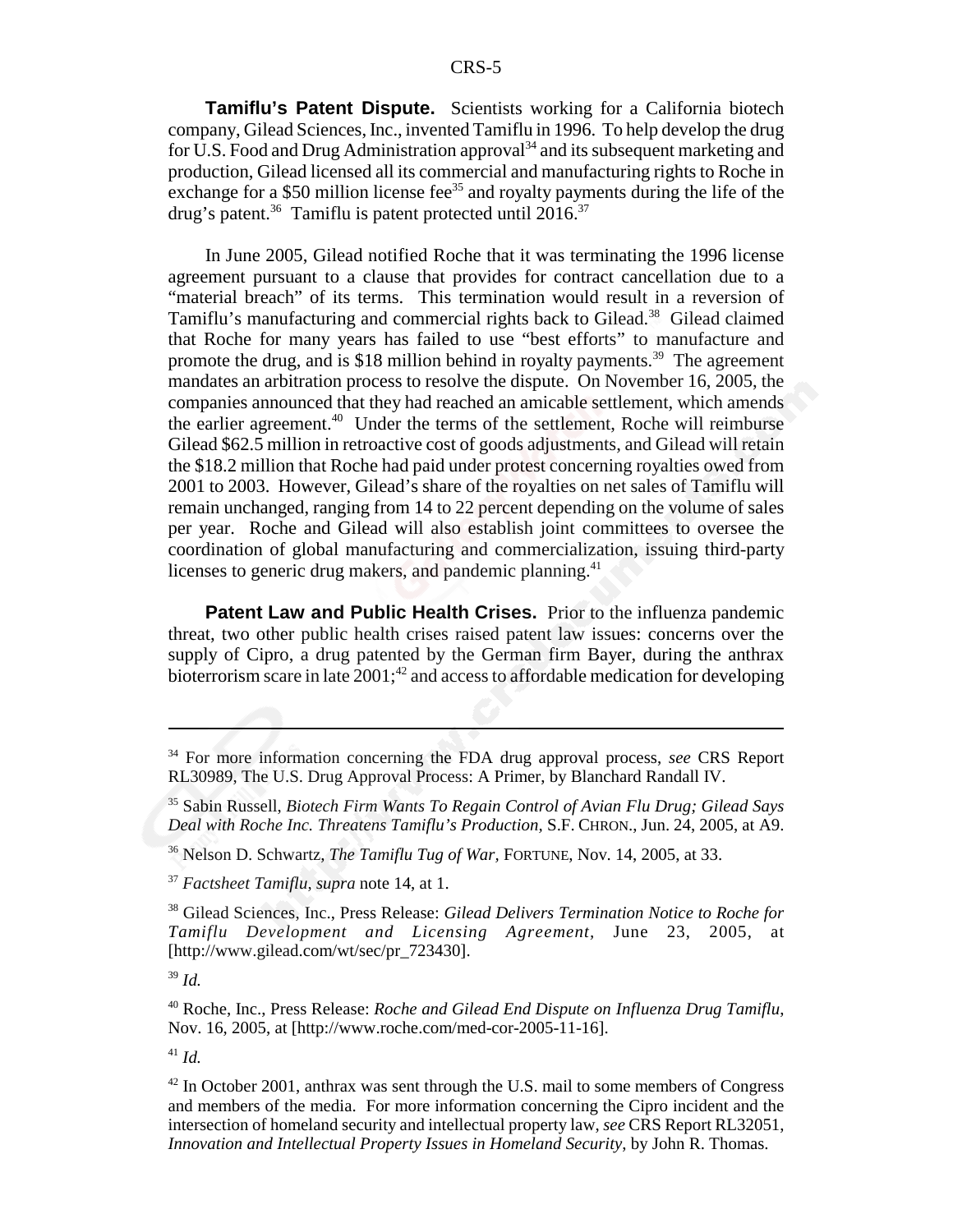countries in the 1990s to fight the HIV/AIDS epidemic in their populations.<sup>43</sup> Some commentators had argued for "overriding" the patent rights of the drug manufacturers in those cases, in order to allow for generic suppliers to enter the market.<sup>44</sup>

Those same arguments are being made in the case of Tamiflu. In early October 2005, Roche repeatedly refused to license a generic version of Tamiflu.<sup>45</sup> The company cited the complex, time-consuming, and potentially explosive drug manufacturing process, as the reason for retaining its exclusive rights to produce Tamiflu: "No one can do it faster. Our assumption is that it would take a generic company about three years to gear up. Therefore, it does not make sense to out-license manufacturing."46

This corporate position prompted criticism from domestic and international government leaders. United Nations Secretary-General Kofi Annan argued that intellectual property laws should not prevent developing countries from obtaining supplies of Tamiflu and similar antiviral influenza medication in emergency health situations.<sup>47</sup> Senator Charles Schumer also had suggested that Congress might consider a "temporary suspension" of the Tamiflu patent if Roche did not agree to license the drug's production to other companies.<sup>48</sup> Other Members of Congress expressed similar desire to abrogate Roche's patent rights in the interest of public health. $49$ 

Under such pressure, Roche softened its stance and agreed to discuss sublicensing arrangements with countries and companies interested in producing

<sup>47</sup> *Id.*

 $43$  For more information regarding the issue of access to affordable medicines for developing countries, *see* CRS Report RS21609, *The WTO, Intellectual Property Rights, and the Access to Medicines Controversy*, by Ian F. Fergusson, and CRS Report RL31066, *HIV/AIDS Drugs, Patents and the TRIPS Agreement: Issues and Options*, by John R. Thomas.

<sup>44</sup> *See generally,* James Love, *A Better Way of Stockpiling Emergency Medicines,* FINANCIAL TIMES (London), Oct. 28, 2005, at 17.

<sup>&</sup>lt;sup>45</sup> A Roche spokesperson had stated, "Roche ... fully intends to remain the sole manufacturer of Tamiflu." *See* Sabin Russell, *Flu Vaccine Maker Won't Share Patent; Roche Rejects Calls To Allow Production of Generic Versions,* S.F. CHRON., Oct. 13, 2005, at A1.

<sup>46</sup> Keith Bradsher, *Pressure Rises on Producer of a Flu Drug,* N.Y. TIMES, Oct. 11, 2005, at C1.

<sup>48</sup> *See* Press Release from U.S. Senator Charles E. Schumer, "As Avian Flu Closes In On U.S., Schumer Calls for Immediate Action: Demands Suspension of Tamiflu Patent So Vaccine Can Be Mass-Produced, Dramatically Increasing Supply," available at [http://schumer.senate.gov/SchumerWebsite/pressroom/press\_releases/2005/PR41891.N YC%20Avian%20Flu.10.16.05.html]

<sup>&</sup>lt;sup>49</sup> See Letter from U.S. Representative Dennis J. Kucinich, et al., to Dep't of Health & Human Services Secretary Michael Leavitt (Oct. 26, 2005), available at [http://kucinich.house.gov/UploadedFiles/Kucinich%20anti%20viral%20comp%20licens e%20request.pdf].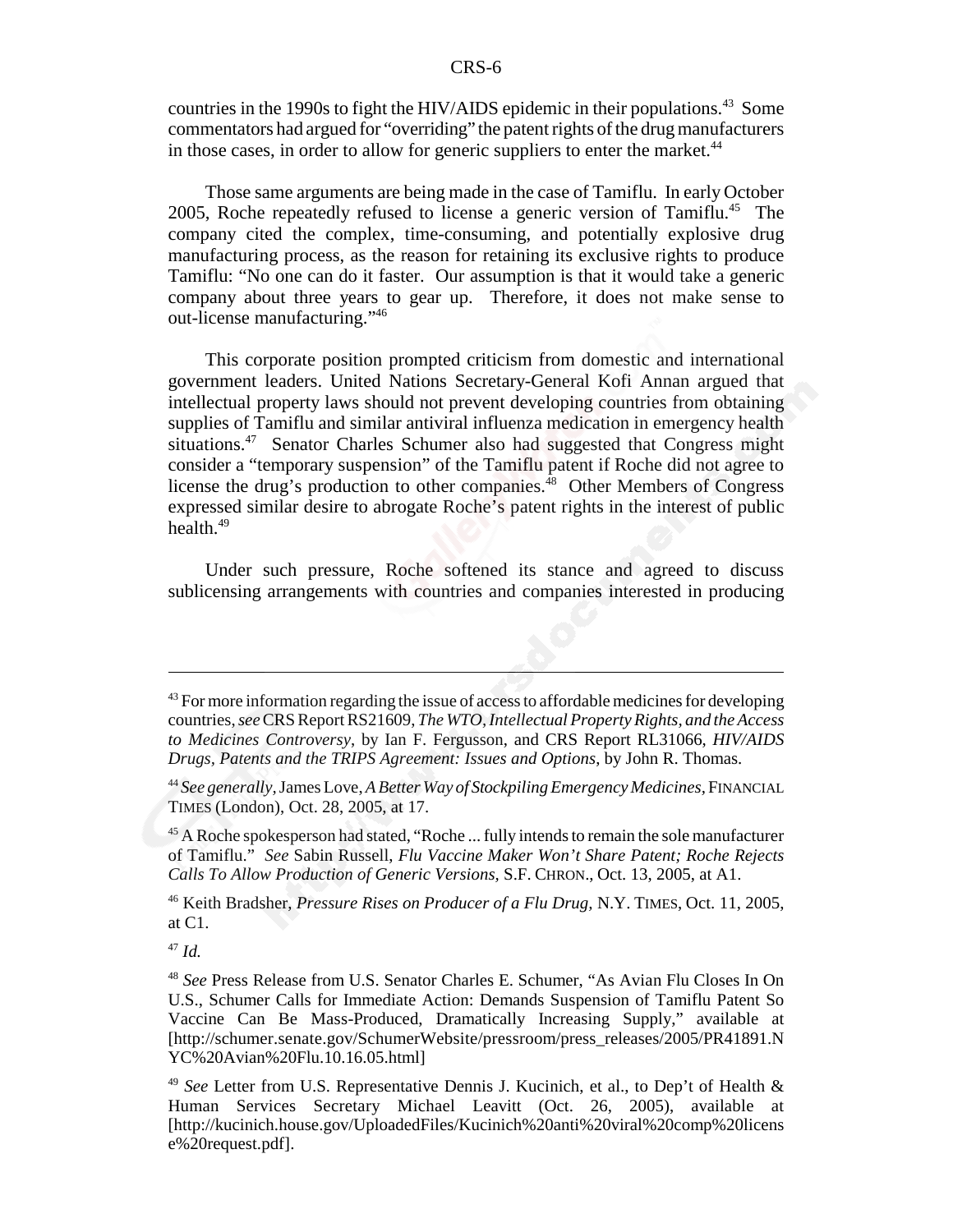generic versions of Tamiflu.<sup>50</sup> However, Roche has cautioned that sublicenses will only be issued to third parties that "can realistically produce substantial amounts of the medicine for emergency pandemic use, in accordance with appropriate quality specifications, safety and regulatory guidelines."<sup>51</sup>

# **Legal Options**

The primary legal mechanisms to accomplish permissible encroachment upon a privately owned patent include (1) compulsory licenses under a government's statutory authority to issue them; (2) compulsory licenses pursuant to an international treaty that grants this right; and (3) voluntary licensing agreements negotiated between the patent owner and third parties. This report addresses each of these options in turn.

**28 U.S.C. § 1498(a).** In the United States, the Takings Clause of the Fifth Amendment to the U.S. Constitution authorizes the federal government to take private property for public use.<sup>52</sup> Such eminent domain power over intellectual property is explicitly provided by statute, codified at 28 U.S.C. § 1498(a). This law empowers the federal government to take the intellectual property of a private entity, subject to reasonable compensation being paid to the patent holder. Section 1498(a) provides in part:

Whenever an invention described in and covered by a patent of the United States is used or manufactured by or for the United States without license of the owner thereof or lawful right to use or manufacture the same, the owner's remedy shall be by action against the United States in the United States Court of Federal Claims for the recovery of his reasonable and entire compensation for such use and manufacture.

By exercising this statutory authority, the federal government declares a "compulsory license" that allows third-party use of a patented invention without the authorization of the patent holder. If a compulsory license was issued in the case of Tamiflu, the patent holder may not enjoin generic manufacturers from producing the drug and selling it to the government for its stockpiles. The only legal remedy available to Roche would be the right to bring suit in the U.S. Court of Federal Claims to recover "reasonable and entire compensation" from the federal government.

The pharmaceutical industry warns that imposing compulsory licenses on avian flu drugs pursuant to § 1498(a) would "take away incentives for other companies to undertake the difficult and costly work of searching for new antivirals and vaccines

<sup>50</sup> Mark Kaufman, *Swiss Firm May Cede Bird Flu Drug Rights*, WASH.POST.,Oct. 19, 2005, at A13.

<sup>51</sup> *Factsheet Tamiflu,* supra note 14, at 3.

<sup>52</sup> For more information concerning eminent domain, *see* CRS Report 97-122, *Takings Decisions of the U.S. Supreme Court: A Chronology,* by Robert Meltz.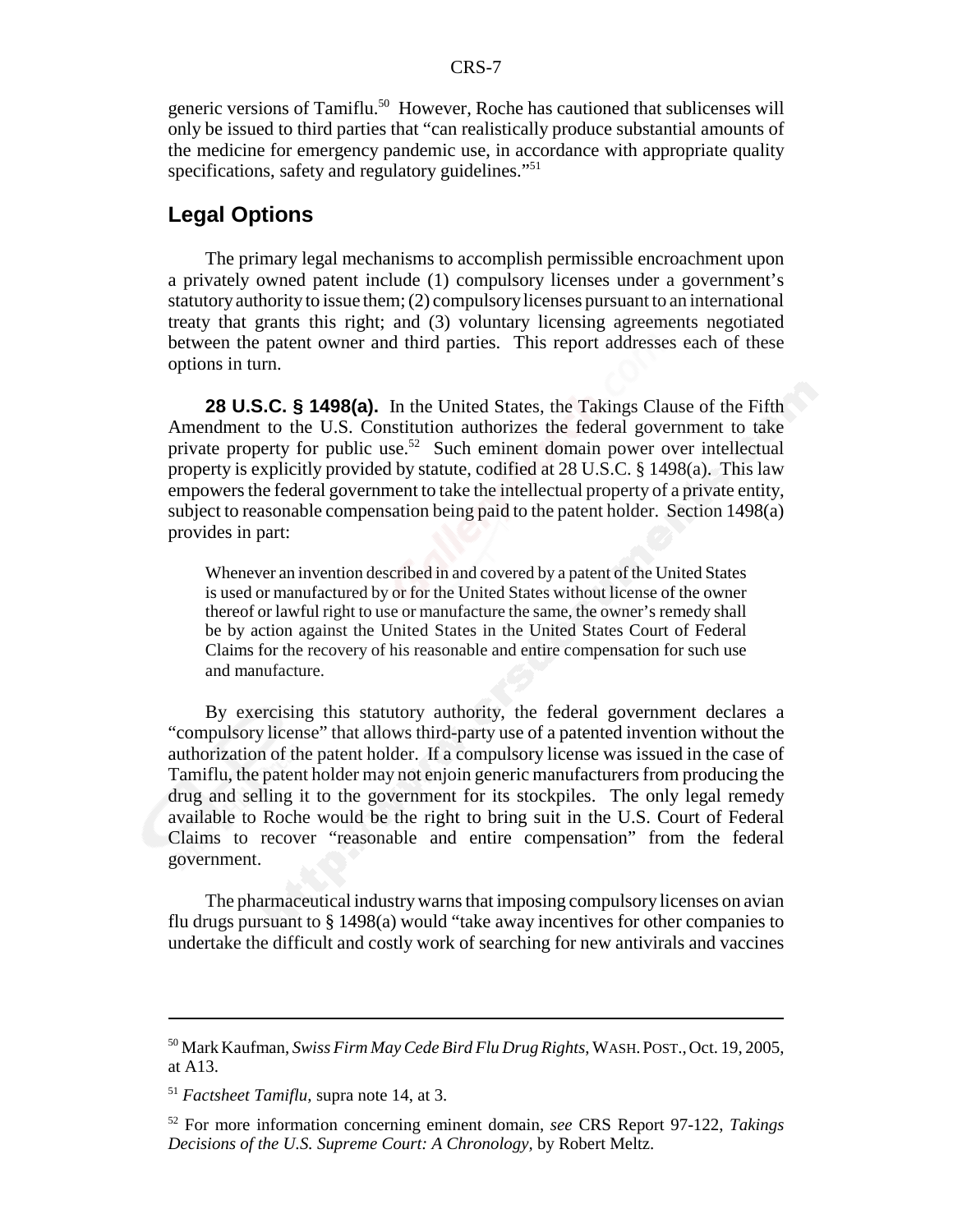for this possible health crisis."53 Since drug products are time-consuming and expensive to develop but relatively easy to copy, the pharmaceutical industry is particularly dependent upon the patent system. Opponents of compulsory licensing argue that patent protection permits drug companies to benefit from their investment in research and development, and encourages them to continue to engage in such efforts. Some observers assert that "[b]reaking the patent through a compulsory license would actively discourage Roche from either producing the drug or lending its expertise, which would be directly counterproductive."54

On the other hand, some maintain that if Roche remains the sole manufacturer of Tamiflu, it may not be able to produce enough of the drug to satisfy the emergency need for it. From this perspective, if Roche refuses to issue voluntary licenses for generic drug companies to manufacture Tamiflu, a compulsory license may help to increase the drug's production. At a congressional hearing on November 4, 2005, Department of Health & Human Services Secretary Michael Leavitt stated that he did not intend to issue a compulsory license for Tamiflu, since he was concerned that "violating" the patent would remove incentives for future drug research and development.55 In another congressional hearing several days later, Secretary Leavitt stated that a compulsory license would probably not be needed in light of Roche's clear intent "not to let intellectual property issues to become a barrier" to generic manufacturing of Tamiflu, and Roche's demonstrated willingness to work with other companies to produce the drug.<sup>56</sup>

**TRIPS and Compulsory Licenses.** The Agreement on Trade-Related Aspects of Intellectual Property Rights ("TRIPS Agreement") is an international agreement on intellectual property that is one component of the treaties that created the World Trade Organization (WTO) in 1995. The TRIPS Agreement establishes minimum standards of protection for patents, copyrights, trademarks, and trade secrets that each WTO signatory state must give to the intellectual property of fellow WTO members.<sup>57</sup> Compliance with TRIPS is a prerequisite for WTO membership.

Article 31 of the TRIPS Agreement addresses the right of WTO member states to award compulsory licenses. This article specifies a number of procedural and substantive conditions for issuing compulsory licenses, including the following:<sup>58</sup>

57 World Trade Organization, Understanding the WTO - Intellectual Property: Protection and Enforcement, at [http://www.wto.org/english/thewto\_e/whatis\_e/tif\_e/agrm7\_e.htm].

<sup>53</sup> Keith Bradsher, *Pressure Rises on Producer of a Flu Drug,* N.Y. TIMES, Oct. 11, 2005, at C1.

<sup>54</sup> Alec Van Gelder, *Patent Nonsense on Avian Flu*, BOSTON GLOBE, Oct. 31, 2005, at A11.

<sup>55</sup> *The National Pandemic Influenza Preparedness and Response Plan - Is the U.S. Ready for Avian Flu?: Hearings Before the House Comm. on Gov't Reform,* 109th Cong., 1st Sess. (Nov. 4, 2005) (testimony of Secretary Leavitt).

<sup>56</sup> *Assessing the National Pandemic Flu Preparedness Plan: Hearings Before the House Comm. on Energy and Commerce,* 109th Cong., 1st Sess. (Nov. 8, 2005) (testimony of Secretary Leavitt).

<sup>&</sup>lt;sup>58</sup> Agreement on Trade-Related Aspects of Intellectual Property Rights, Apr. 15, 1994, art. (continued...)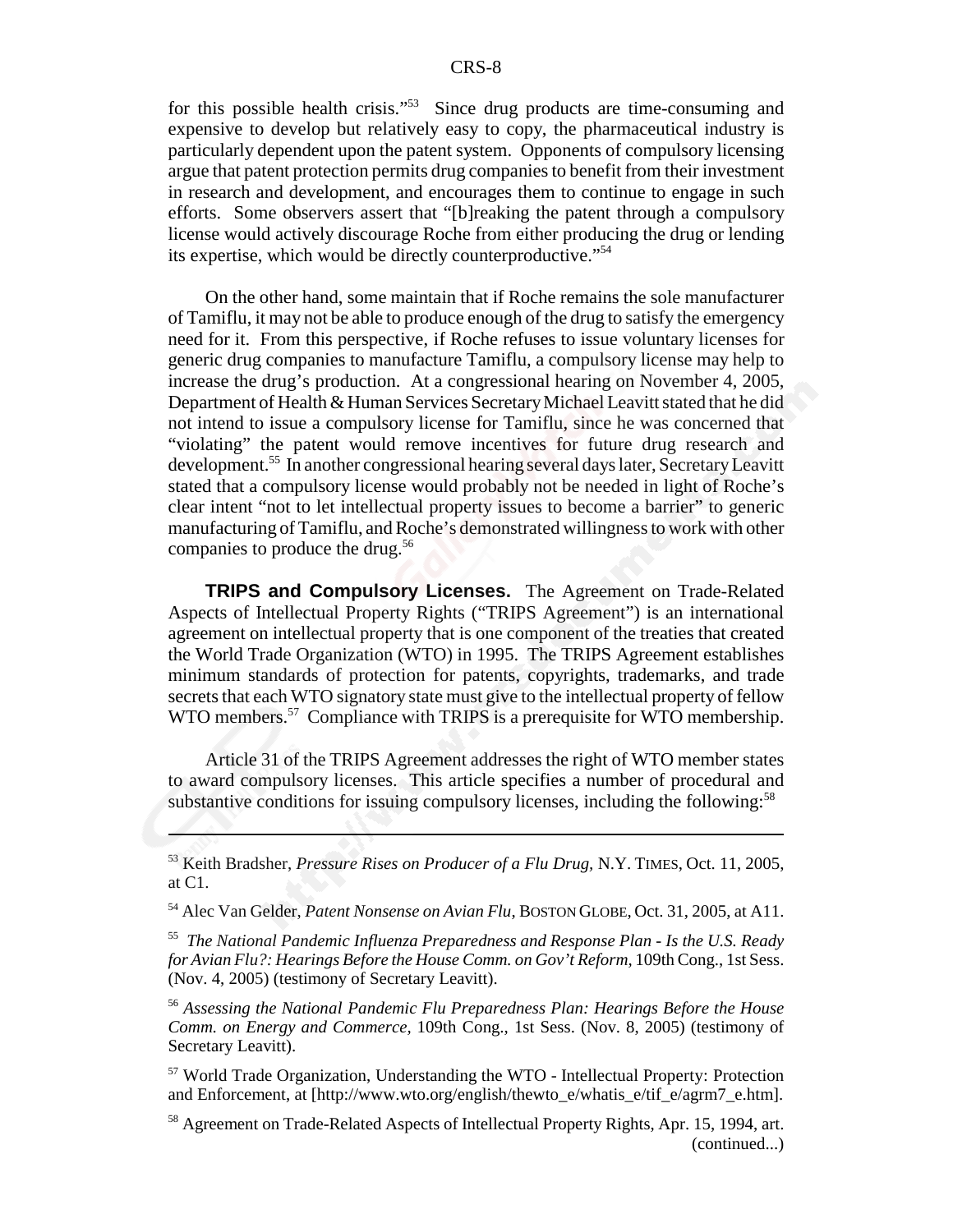- Domestic law must permit compulsory licenses to be granted.
- Manufacturing of a patented invention under a compulsory license shall be predominantly for the supply of the domestic market of the WTO member state authorizing such use.
- ! Authorization for such use must be terminated if and when the compulsory license's motivating circumstances cease to exist and are unlikely to recur.
- ! The patent owner must be paid adequate remuneration in the circumstances of each case, taking into account the economic value of the authorization.
- Under normal circumstances, the proposed user must have tried to obtain permission from the patent holder on reasonable commercial terms and conditions. If these efforts fail to obtain a voluntary license, the government may issue a compulsory license.

Notably, Article 31 does not discuss the circumstances under which compulsory licenses would be justified.<sup>59</sup> However, for "national emergencies" and "other circumstances of extreme urgency," Article 31 provides that a compulsory license may issue without the proposed user having to first make an effort to obtain a voluntary license from the patent holder.<sup>60</sup> This time-saving, "national emergency" provision in TRIPS was clarified by the WTO in November 2001 and again in August 2003. The November 14, 2001 "Declaration on the TRIPS Agreement and Public Health" (Doha Declaration) affirms that the TRIPS Agreement "can and should be interpreted and implemented in a manner supportive of WTO Members' right to protect public health and, in particular, to promote access to medicines for all."61 In addition, the Doha Declaration explains that each WTO member state "has the right to determine what constitutes a national emergency or other circumstances of extreme urgency, it being understood that public health crises, including those relating to HIV/AIDS, tuberculosis, malaria and other epidemics, can represent a national emergency or other circumstances of extreme urgency.<sup>"62</sup>

Confronted with these public health emergencies, WTO members with insufficient or no manufacturing capacities in the pharmaceutical sector may be unable to make effective use of compulsory licensing under the TRIPS Agreement.<sup>63</sup> The WTO's proposed solution to this problem was announced on August 30, 2003,

<sup>63</sup> *Id.,* at para. 6.

<sup>58 (...</sup>continued)

<sup>31, 33</sup> I.L.M. 1197, 1209-10 (1994).

<sup>59</sup> *See* World Trade Organization, *Declaration on the TRIPS Agreement and Public Health,* para. 5b, WT/MIN(01)/DEC/2 (adopted Nov. 20, 2001), available at [http://www.wto.org/english/thewto\_e/minist\_e/min01\_e/mindecl\_trips\_e.htm] ("Each member has the right to grant compulsory licences and the freedom to determine the grounds upon which such licences are granted.").

<sup>60</sup> World Trade Organization, *Compulsory Licensing of Pharmaceuticals and TRIPS, at* [http://www.wto.org/english/tratop\_e/trips\_e/public\_health\_faq\_e.htm].

 $<sup>61</sup>$  *Id.* at para. 4.</sup>

<sup>62</sup> *Id.,* at para. 5c.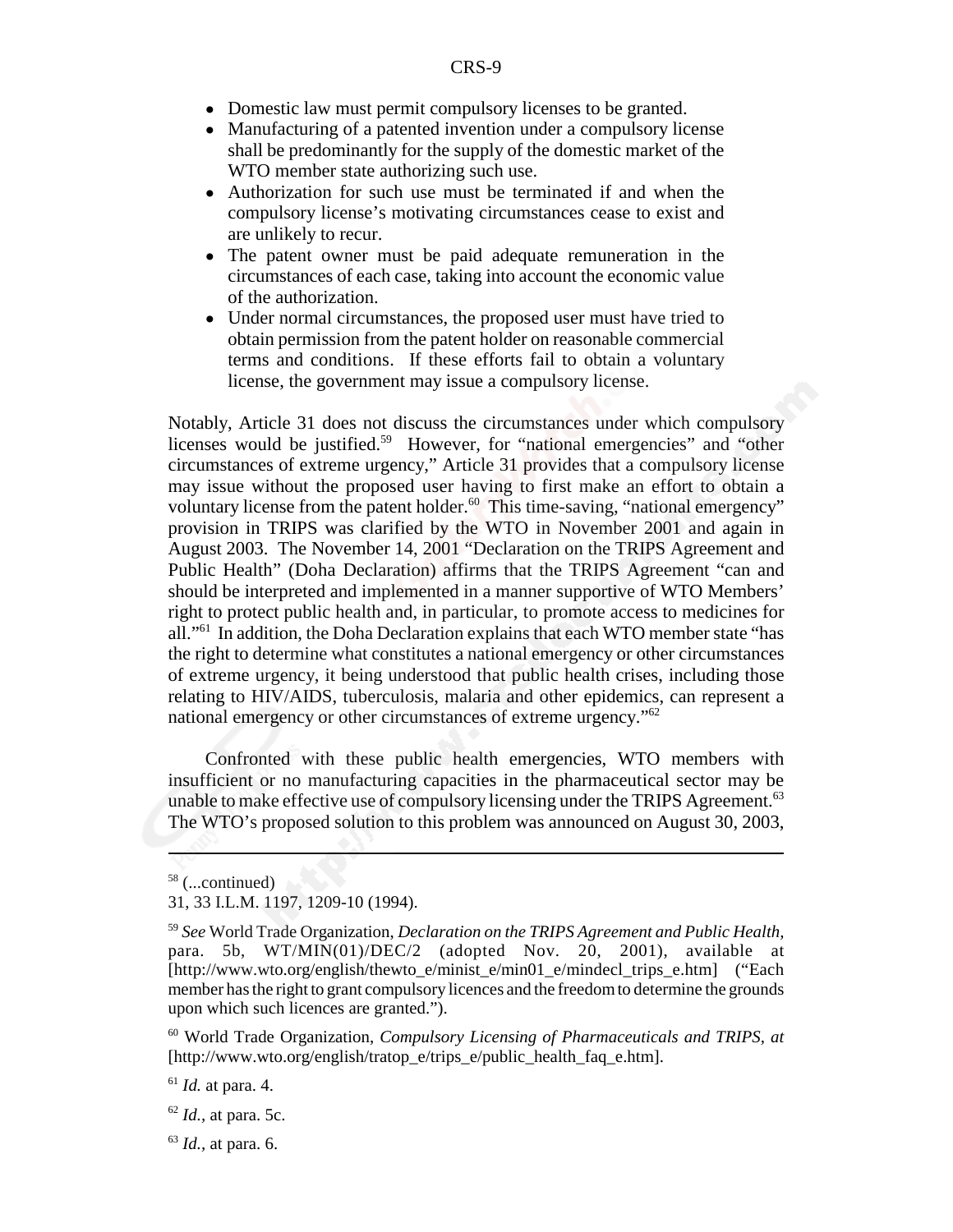#### CRS-10

when the WTO General Council issued a decision that allows member states, meeting certain strict conditions, to import generic versions of drugs produced under compulsory licenses issued by other countries. Specifically, this "Paragraph 6 Agreement" permits a waiver of Article 31(f) of the TRIPS Agreement, which specifies that compulsory licenses are to be used predominantly for the supply of the domestic market.64 Thus, countries that produce generic drugs under a compulsory license may export them to other WTO members that are unable to manufacture the medicine to meet their urgent needs.

As many nations attempt to stockpile antiviral drugs to prepare for the possible bird flu pandemic, the TRIPS "national emergency" provision for compulsory licenses has garnered public interest as a possible way to increase the production and supply of Tamiflu.<sup>65</sup> However, at the time of the Paragraph 6 Agreement, the United States and 22 other developed countries decided to "opt-out" of using the compulsory license system as importers, under any and all circumstances.<sup>66</sup> Some observers have speculated that the reason for this decision is to discourage compulsory licensing and put pressure on developing countries not to use it.<sup>67</sup> Yet this opt-out may now effectively prevent developed countries from importing generic versions of Tamiflu made by companies in countries such as India and Israel.<sup>68</sup> With Roche's production capacity limitations affecting the ability of countries to procure enough Tamiflu to treat their populations, the decision to opt-out has become the focus of increased criticism and appeal for change.<sup>69</sup> However, in a congressional hearing on November 8, 2005, Department of Health & Human Services Secretary Michael Leavitt downplayed the consequences of the opt-out decision, arguing that in a global pandemic situation, each country will likely only have access to what it produces domestically, as countries will want to keep domestically-produced flu drugs inside their own borders.<sup>70</sup>

<sup>64</sup> World Trade Organization, *Implementation of Paragraph 6 of the Doha Declaration on the TRIPS Agreement and Public Health,* WT/L/540 (Aug. 30, 2003), available at [http://www.wto.org/english/tratop\_e/trips\_e/implem\_para6\_e.htm].

<sup>65</sup> *Groups Want WTO Rules Eased Over WTO*, Associated Press, Oct. 25, 2005, available at [http://www.forbes.com/home/feeds/ap/2005/10/25/ap2298080.html].

<sup>66</sup> Statement of General Council Chairperson*,* WT/GC/M/82 (Nov. 13, 2003), (excerpt from the minutes of the General Council meeting of Aug. 30, 2003), available at [http://www.wto.org/english/tratop\_e/trips\_e/gc\_stat\_30aug03\_e.htm].

<sup>67</sup> James Love, *What Bush Did Not Explain About Bird Flu*, Nov. 1, 2005, available at [http://www.huffingtonpost.com/james-love/what-bush-did-not-explain\_b\_9968.html].

<sup>68</sup> *See* Letter from James Love to U.S. Trade Representative Rob Portman (Oct. 14, 2005), available at [http://www.cptech.org/ip/birdflu/ustr-birdflu.html].

<sup>69</sup> *Id.; see also* Statement of Consumers International to TRIPS Council (Oct. 25, 2005), available at

<sup>[</sup>http://www.consumersinternational.org/shared\_asp\_files/uploadedfiles/EC5FF641-1FF9 -4F8F-AF7C-AE669EF7242A\_TRIPSCouncilstatement1.doc].

<sup>70</sup> *Assessing the National Pandemic Flu Preparedness Plan: Hearings Before the House Comm. on Energy and Commerce,* 109th Cong., 1st Sess. (Nov. 8, 2005) (testimony of Secretary Leavitt).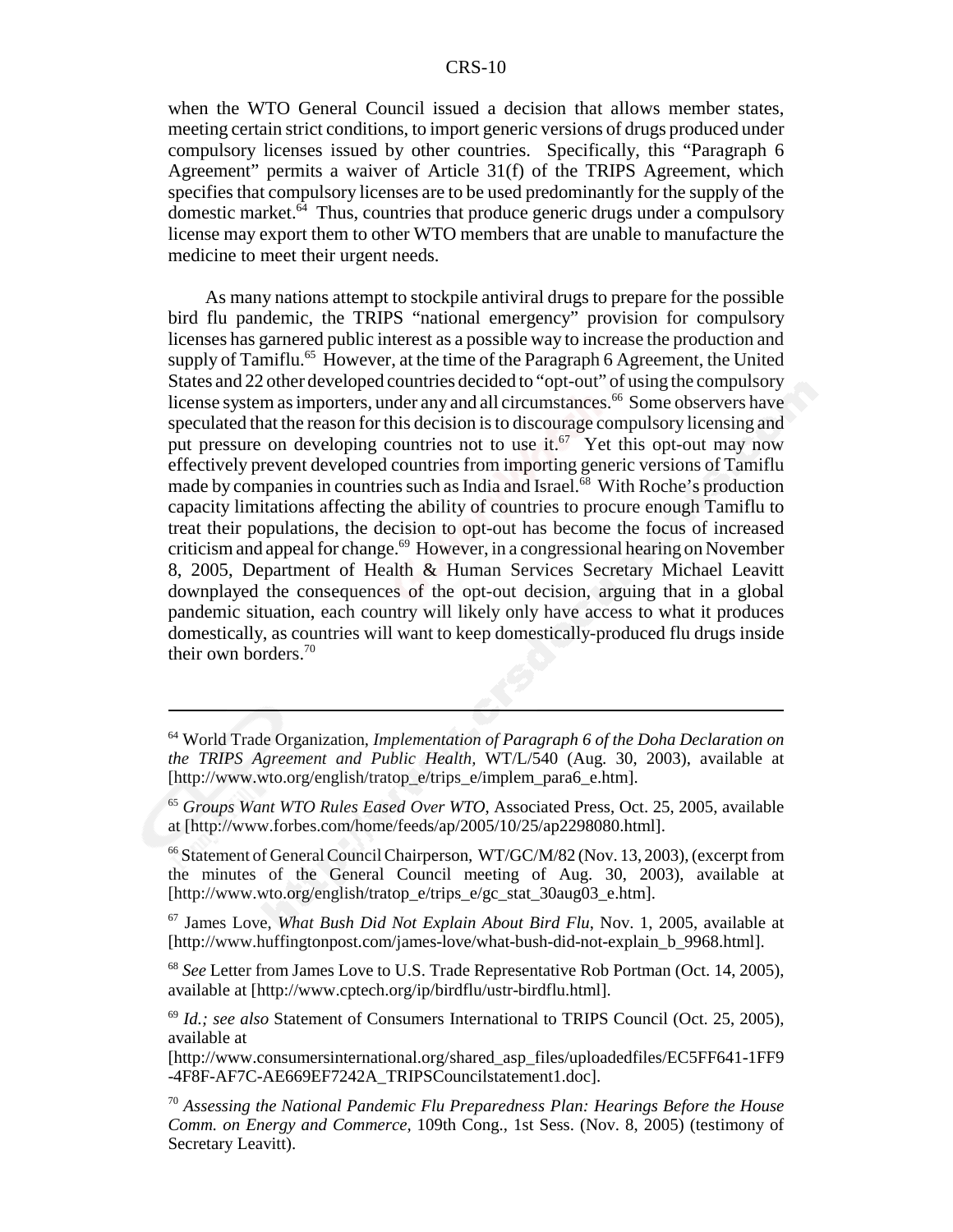#### CRS-11

**Sublicensing Agreements.** If Tamiflu was subject to a compulsory license, Roche would still be entitled to receive three to five percent royalties. However, Roche would have no ability to control the sale price of the drug, and a cheaper generic version would mean smaller royalty payments.<sup>71</sup> Roche thus prefers an alternative to the use of compulsory licensing, which are sublicensing agreements voluntarily negotiated by the company with third-parties of its choosing.<sup>72</sup> Roche has selected 8 drug manufacturers out of 150 interested companies, with which it plans to hold sublicensing discussions by the end of November 2005.73

Sublicensing agreements are contracts that permit other companies to manufacture and market generic versions of Tamiflu, in exchange for the companies paying licensing fees to Roche and agreeing to certain conditions. For example, the agreements may restrict the sale of generic Tamiflu to emergency government stockpiles, prevent re-exports of the drug, and time-limit the sublicense.<sup>74</sup> An advantage of a sublicensing scheme is that generic companies can seek and obtain Roche's manufacturing expertise to ensure quality production.<sup>75</sup> In addition, sublicensing allows for coordination of obtaining the active ingredient in the antiviral drug, shikimic acid.76 However, some critics have asserted that these voluntary sublicensing agreements might only help rich countries to stockpile Tamiflu, and do little to improve the treatment's availability for poorer countries.<sup>77</sup> They maintain that under such agreements, Roche would likely still retain the right to control pricing and could reap large profits on generic Tamiflu.

### **Conclusion**

Should the H5N1 virus, or some other avian influenza strain, cause a human pandemic, antiviral drugs, in the absence of a vaccine, will likely play a critical role to help prevent infection<sup>78</sup> and to relieve the flu symptoms of those infected. However, the exclusive manufacturer of Tamiflu, the most effective influenza

<sup>75</sup> *A Patent Solution: Bird Flu Revives the Trickiest Questions in Intellectual Property*, FINANCIAL TIMES (London), Oct. 21, 2005, at 18.

76 See discussion of shikimic acid, *supra* page 4.

*See* [http://www.tamiflu.com/hcp/prophylaxis/prophy\_index.asp].

<sup>71</sup> Erica Bulman, *Tamiflu Patent: Two-Edged Sword,* SAN JOSE MERCURY NEWS, Nov. 12, 2005, at B1.

<sup>72</sup> *Factsheet Tamiflu*, *supra* note 14, at 3 (stating that Roche is willing to "negotiate with any partner about granting a license [for Tamiflu] at equitable conditions. ... Selection criteria are quality, technical ability, capacity and the speed of bringing that capacity on stream.").

<sup>73</sup> Russell, *supra* note 26.

<sup>74</sup> James Kanter, *Roche Offers To Negotiate on Flu Drug,* N.Y. TIMES, Oct. 19, 2005, at C1.

<sup>77</sup> Brook K. Baker, *Roche's Secret, Sub-Licenses for Tamiflu Will Not Bring Poor People in From the Cold,* available at [http://www.health-now.org/site/article.php?menuId=12 &articleId=504].

 $78$  For individuals at severe risk of infection, antiviral drugs may be used for protective purposes (called prophylaxis of influenza) by administering the medication for at least seven days during a community outbreak of influenza.